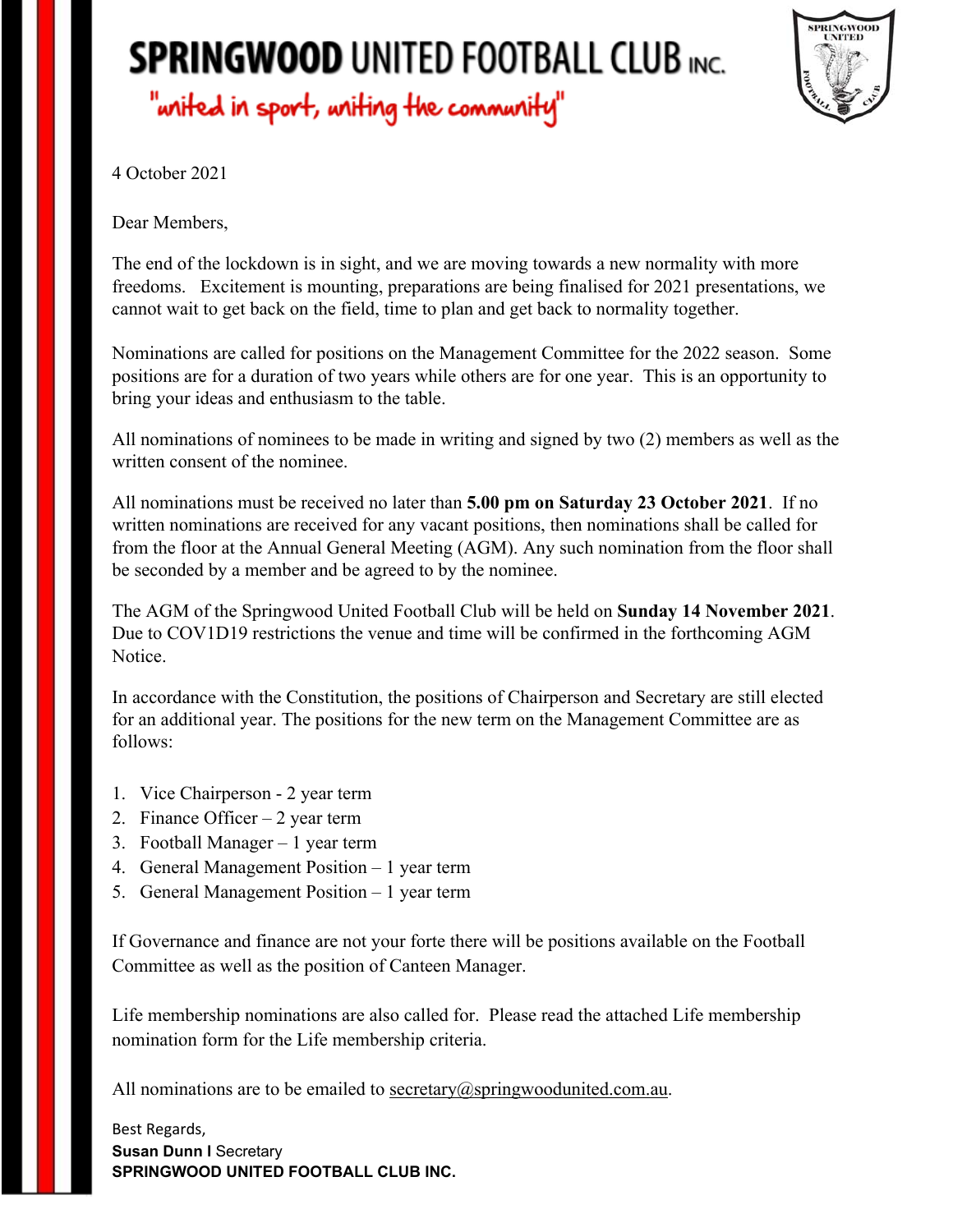## **Springwood United Football Club Management Committee Nomination Form**



| $\mathsf{I}, \mathsf{I}$                                                                              |                   |
|-------------------------------------------------------------------------------------------------------|-------------------|
| wish to nominate __________________________________                                                   |                   |
|                                                                                                       |                   |
|                                                                                                       |                   |
|                                                                                                       |                   |
|                                                                                                       |                   |
|                                                                                                       |                   |
|                                                                                                       |                   |
|                                                                                                       |                   |
| nomination and wish to stand for the position of                                                      |                   |
|                                                                                                       | for the year 2022 |
| Signed ____                                                                                           |                   |
| /2021<br>Dated                                                                                        |                   |
| All nominations for Management Committee positions must be received by the<br>Secretary by 5.00 pm on |                   |
| Email as an attachment to- secretary@springwoodunited.com.au                                          |                   |
| All forms must be signed by the members nominating, seconding the nomination                          |                   |

**All forms must be signed by the members nominating, seconding the nomination and the nominee**